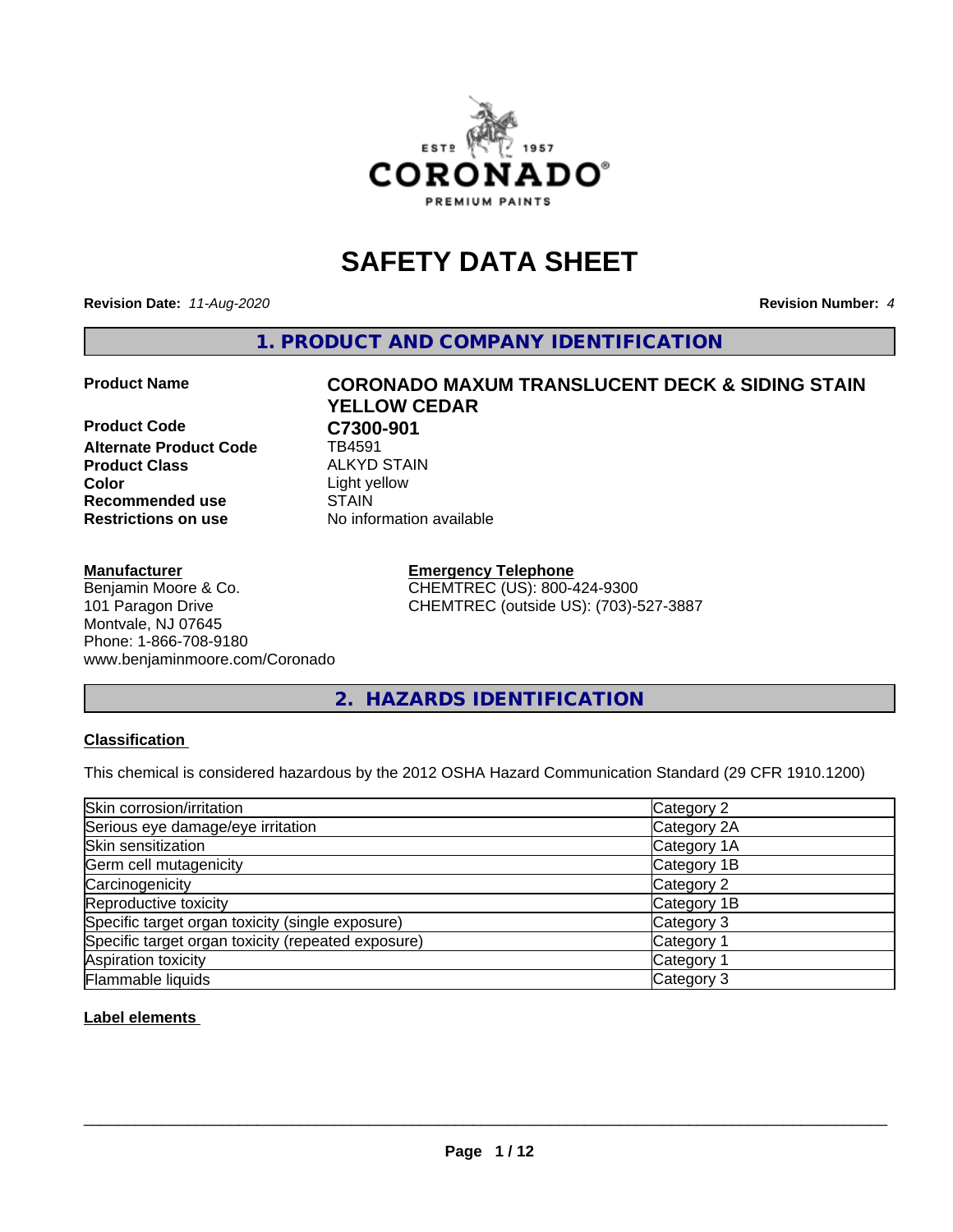**Odor** solvent

#### **Danger**

**Hazard statements**

Causes skin irritation Causes serious eye irritation May cause an allergic skin reaction May cause genetic defects Suspected of causing cancer May damage fertility or the unborn child May cause respiratory irritation Causes damage to organs through prolonged or repeated exposure May be fatal if swallowed and enters airways Flammable liquid and vapor



**Appearance** liquid

#### **Precautionary Statements - Prevention**

Obtain special instructions before use Do not handle until all safety precautions have been read and understood Use personal protective equipment as required Wash face, hands and any exposed skin thoroughly after handling Contaminated work clothing should not be allowed out of the workplace Do not breathe dust/fume/gas/mist/vapors/spray Do not eat, drink or smoke when using this product Use only outdoors or in a well-ventilated area Keep away from heat, hot surfaces, sparks, open flames and other ignition sources. No smoking Keep container tightly closed Ground/bond container and receiving equipment Use explosion-proof electrical/ventilating/lighting/equipment Use only non-sparking tools Take precautionary measures against static discharge Keep cool Wear protective gloves/protective clothing/eye protection/face protection

#### **Precautionary Statements - Response**

IF exposed or concerned: Get medical advice/attention

#### **Eyes**

IF IN EYES: Rinse cautiously with water for several minutes. Remove contact lenses, if present and easy to do. Continue rinsing

If eye irritation persists: Get medical advice/attention

#### **Skin**

If skin irritation or rash occurs: Get medical advice/attention

IF ON SKIN (or hair): Remove/Take off immediately all contaminated clothing. Rinse skin with water/shower Wash contaminated clothing before reuse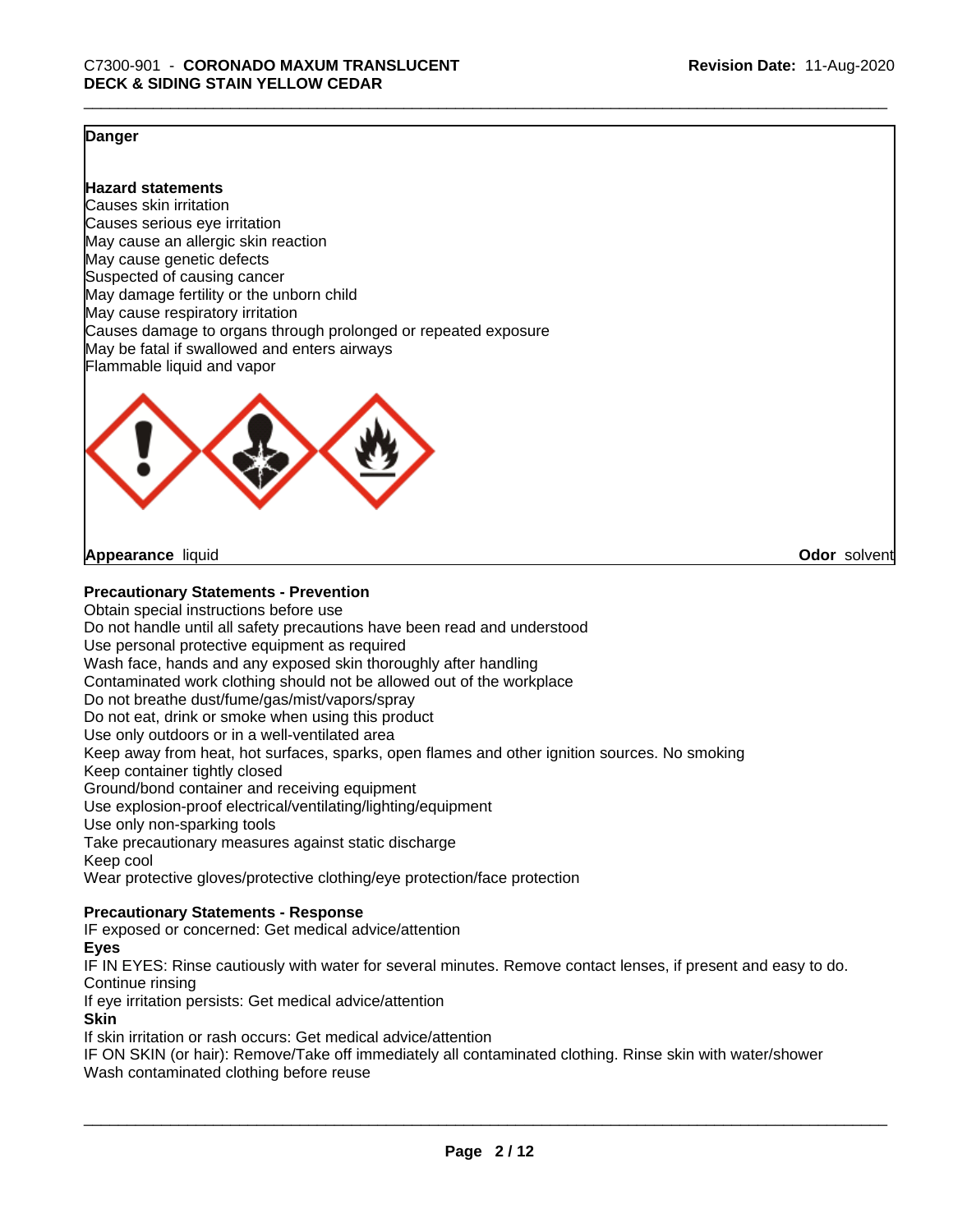#### **Inhalation**

IF INHALED: Remove victim to fresh air and keep at rest in a position comfortable for breathing **Ingestion** IF SWALLOWED: Immediately call a POISON CENTER or doctor/physician Do NOT induce vomiting **Fire**

In case of fire: Use CO2, dry chemical, or foam for extinction

#### **Precautionary Statements - Storage**

Store locked up Store in a well-ventilated place. Keep container tightly closed

#### **Precautionary Statements - Disposal**

Dispose of contents/container to an approved waste disposal plant

#### **Hazards not otherwise classified (HNOC)**

Rags, steel wool or waste soaked with this product may spontaneously catch fire if improperly discarded

#### **Other information**

No information available

#### **3. COMPOSITION/INFORMATION ON INGREDIENTS**

| <b>Chemical name</b>                         | <b>CAS No.</b> | Weight-%    |
|----------------------------------------------|----------------|-------------|
| 4-Chlorobenzotrifluoride                     | 98-56-6        | $20 - 25$   |
| Distillates, petroleum, hydrotreated light   | 64742-47-8     | $10 - 15$   |
| Stoddard solvent                             | 8052-41-3      | 1 - 5       |
| Silica amorphous                             | 7631-86-9      | 1 - 5       |
| Nepheline syenite                            | 37244-96-5     | $-5$        |
| Zinc borate hydrate                          | 138265-88-0    | 1 - 5       |
| Carbamic acid, 1H-benzimidazol-2-yl-, methyl | 10605-21-7     | $0.1 - 0.5$ |
| ester                                        |                |             |
| Ethyl benzene                                | $100 - 41 - 4$ | $0.1 - 0.5$ |
| Methyl ethyl ketoxime                        | 96-29-7        | $0.1 - 0.5$ |
| Cobalt bis(2-ethylhexanoate)                 | 136-52-7       | $0.1 - 0.5$ |

| 4. FIRST AID MEASURES |  |
|-----------------------|--|
|-----------------------|--|

| <b>General Advice</b> | If symptoms persist, call a physician. Show this safety data sheet to the doctor in<br>attendance.                                                                                                                                  |
|-----------------------|-------------------------------------------------------------------------------------------------------------------------------------------------------------------------------------------------------------------------------------|
| <b>Eye Contact</b>    | Immediately flush with plenty of water. After initial flushing, remove any contact<br>lenses and continue flushing for at least 15 minutes. Keep eye wide open while<br>rinsing. If symptoms persist, call a physician.             |
| <b>Skin Contact</b>   | Wash off immediately with soap and plenty of water while removing all<br>contaminated clothes and shoes. If skin irritation persists, call a physician. Wash<br>clothing before reuse. Destroy contaminated articles such as shoes. |
| <b>Inhalation</b>     | Move to fresh air. If symptoms persist, call a physician.<br>If not breathing, give artificial respiration. Call a physician immediately.                                                                                           |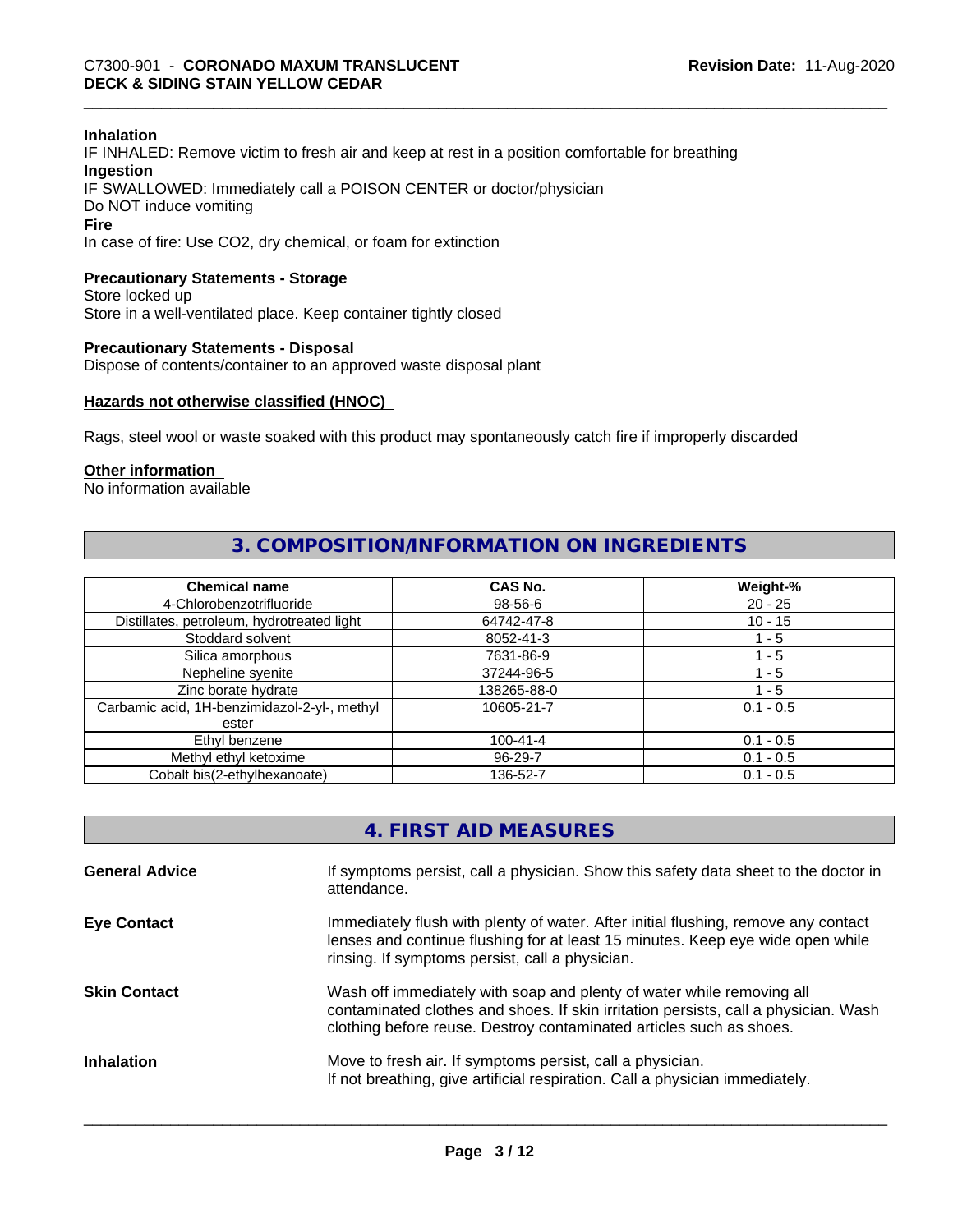| Ingestion                                        | Clean mouth with water and afterwards drink plenty of water. Do not induce<br>vomiting without medical advice. Never give anything by mouth to an unconscious<br>person. Consult a physician. |
|--------------------------------------------------|-----------------------------------------------------------------------------------------------------------------------------------------------------------------------------------------------|
| <b>Protection Of First-Aiders</b>                | Use personal protective equipment.                                                                                                                                                            |
| <b>Most Important</b><br><b>Symptoms/Effects</b> | May cause allergic skin reaction.                                                                                                                                                             |
| <b>Notes To Physician</b>                        | Treat symptomatically.                                                                                                                                                                        |

**5. FIRE-FIGHTING MEASURES**

| <b>Suitable Extinguishing Media</b>                                                 | Foam, dry powder or water. Use extinguishing measures<br>that are appropriate to local circumstances and the<br>surrounding environment.                                                                                                               |  |  |
|-------------------------------------------------------------------------------------|--------------------------------------------------------------------------------------------------------------------------------------------------------------------------------------------------------------------------------------------------------|--|--|
| Protective equipment and precautions for firefighters                               | As in any fire, wear self-contained breathing apparatus<br>pressure-demand, MSHA/NIOSH (approved or equivalent)<br>and full protective gear.                                                                                                           |  |  |
| <b>Specific Hazards Arising From The Chemical</b>                                   | Combustible material. Closed containers may rupture if<br>exposed to fire or extreme heat. Keep product and empty<br>container away from heat and sources of ignition. Thermal<br>decomposition can lead to release of irritating gases and<br>vapors. |  |  |
| Sensitivity to mechanical impact                                                    | No                                                                                                                                                                                                                                                     |  |  |
| Sensitivity to static discharge                                                     | Yes                                                                                                                                                                                                                                                    |  |  |
| <b>Flash Point Data</b><br>Flash point (°F)<br>Flash Point (°C)<br><b>Method</b>    | 107<br>42<br><b>PMCC</b>                                                                                                                                                                                                                               |  |  |
| <b>Flammability Limits In Air</b>                                                   |                                                                                                                                                                                                                                                        |  |  |
| Lower flammability limit:<br><b>Upper flammability limit:</b>                       | Not available<br>Not available                                                                                                                                                                                                                         |  |  |
| Health: 2<br>Flammability: 2<br><b>NFPA</b>                                         | Instability: 0<br><b>Special: Not Applicable</b>                                                                                                                                                                                                       |  |  |
| <b>NFPA Legend</b><br>0 - Not Hazardous<br>1 - Slightly<br>2 - Moderate<br>3 - High |                                                                                                                                                                                                                                                        |  |  |

4 - Severe

*The ratings assigned are only suggested ratings, the contractor/employer has ultimate responsibilities for NFPA ratings where this system is used.*

*Additional information regarding the NFPA rating system is available from the National Fire Protection Agency (NFPA) at www.nfpa.org.*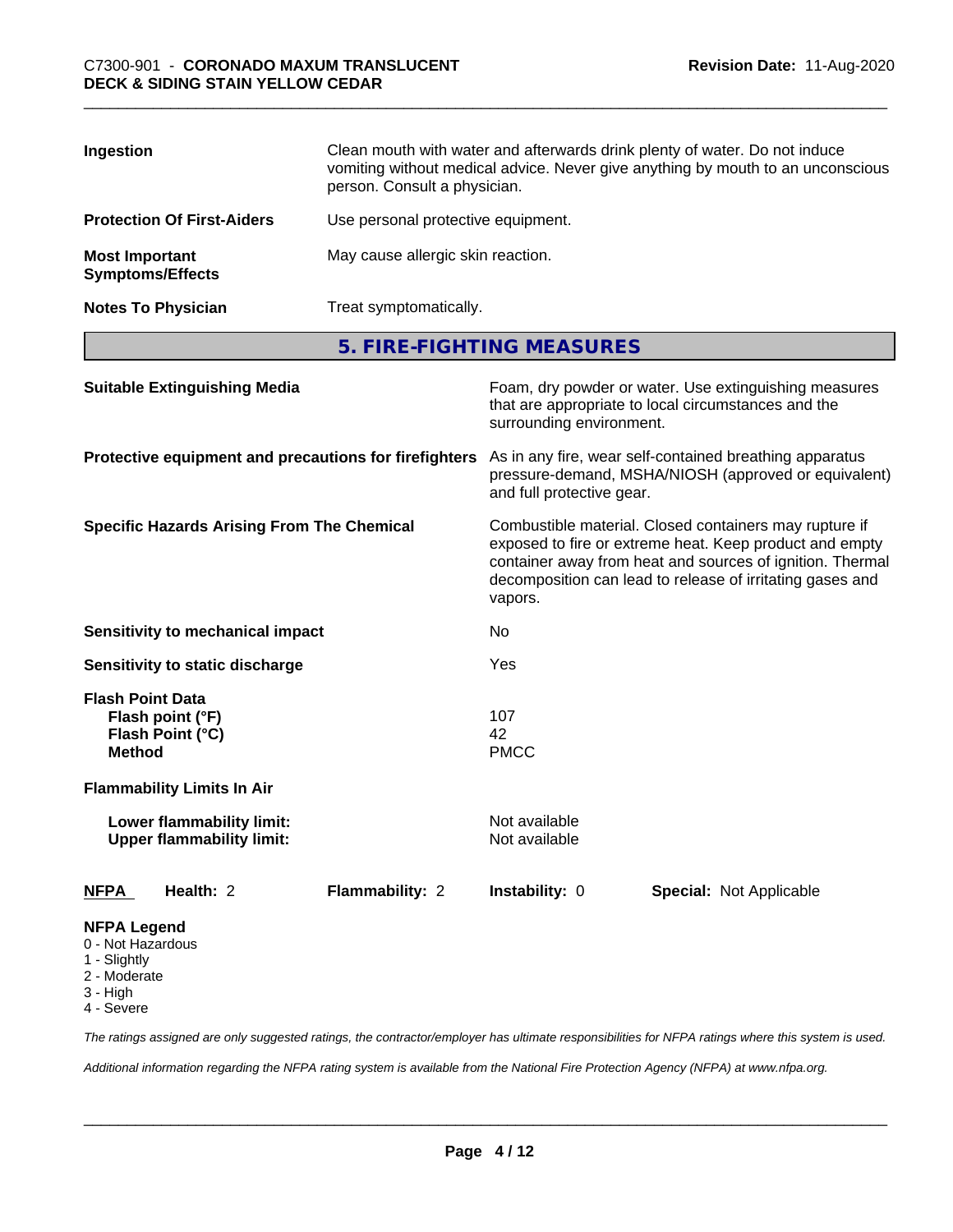|                                  | <b>6. ACCIDENTAL RELEASE MEASURES</b>                                                                                                                                                                                                                                                                                                                                                         |
|----------------------------------|-----------------------------------------------------------------------------------------------------------------------------------------------------------------------------------------------------------------------------------------------------------------------------------------------------------------------------------------------------------------------------------------------|
| <b>Personal Precautions</b>      | Use personal protective equipment. Remove all sources of ignition.                                                                                                                                                                                                                                                                                                                            |
| <b>Other Information</b>         | Prevent further leakage or spillage if safe to do so. Do not allow material to<br>contaminate ground water system. Prevent product from entering drains. Do not<br>flush into surface water or sanitary sewer system. Local authorities should be<br>advised if significant spillages cannot be contained.                                                                                    |
| <b>Environmental precautions</b> | See Section 12 for additional Ecological Information.                                                                                                                                                                                                                                                                                                                                         |
| <b>Methods for Cleaning Up</b>   | Dam up. Soak up with inert absorbent material. Pick up and transfer to properly<br>labeled containers. Clean contaminated surface thoroughly.                                                                                                                                                                                                                                                 |
|                                  | 7. HANDLING AND STORAGE                                                                                                                                                                                                                                                                                                                                                                       |
| <b>Handling</b>                  | Use only in area provided with appropriate exhaust ventilation. Do not breathe<br>vapors or spray mist. Wear personal protective equipment. Take precautionary<br>measures against static discharges. To avoid ignition of vapors by static electricity<br>discharge, all metal parts of the equipment must be grounded. Keep away from<br>open flames, hot surfaces and sources of ignition. |
| <b>Storage</b>                   | Keep containers tightly closed in a dry, cool and well-ventilated place. Keep away<br>from heat. Keep away from open flames, hot surfaces and sources of ignition.<br>Keep in properly labeled containers. Keep out of the reach of children.                                                                                                                                                 |
|                                  | <b>DANGER</b> - Rags, steel wool or waste soaked with this product may<br>spontaneously catch fire if improperly discarded. Immediately after use, place<br>rags, steel wool or waste in a sealed water-filled metal container.                                                                                                                                                               |
| <b>Incompatible Materials</b>    | Incompatible with strong acids and bases and strong oxidizing agents.                                                                                                                                                                                                                                                                                                                         |

### **8. EXPOSURE CONTROLS / PERSONAL PROTECTION**

#### **Exposure Limits**

| <b>Chemical name</b>     | <b>ACGIH TLV</b>               | <b>OSHA PEL</b>                                |
|--------------------------|--------------------------------|------------------------------------------------|
| 4-Chlorobenzotrifluoride | TWA: 2.5 mg/m <sup>3</sup> $F$ | $2.5 \text{ mg/m}^3$ - TWA                     |
| Stoddard solvent         | TWA: 100 ppm                   | 500 ppm - TWA<br>2900 mg/m <sup>3</sup> - TWA  |
| Silica amorphous         | N/E                            | 20 mppcf - TWA                                 |
| Ethyl benzene            | TWA: 20 ppm                    | 100 ppm $-$ TWA<br>435 mg/m <sup>3</sup> - TWA |

#### **Legend**

ACGIH - American Conference of Governmental Industrial Hygienists Exposure Limits OSHA - Occupational Safety & Health Administration Exposure Limits N/E - Not Established

**Engineering Measures** Ensure adequate ventilation, especially in confined areas.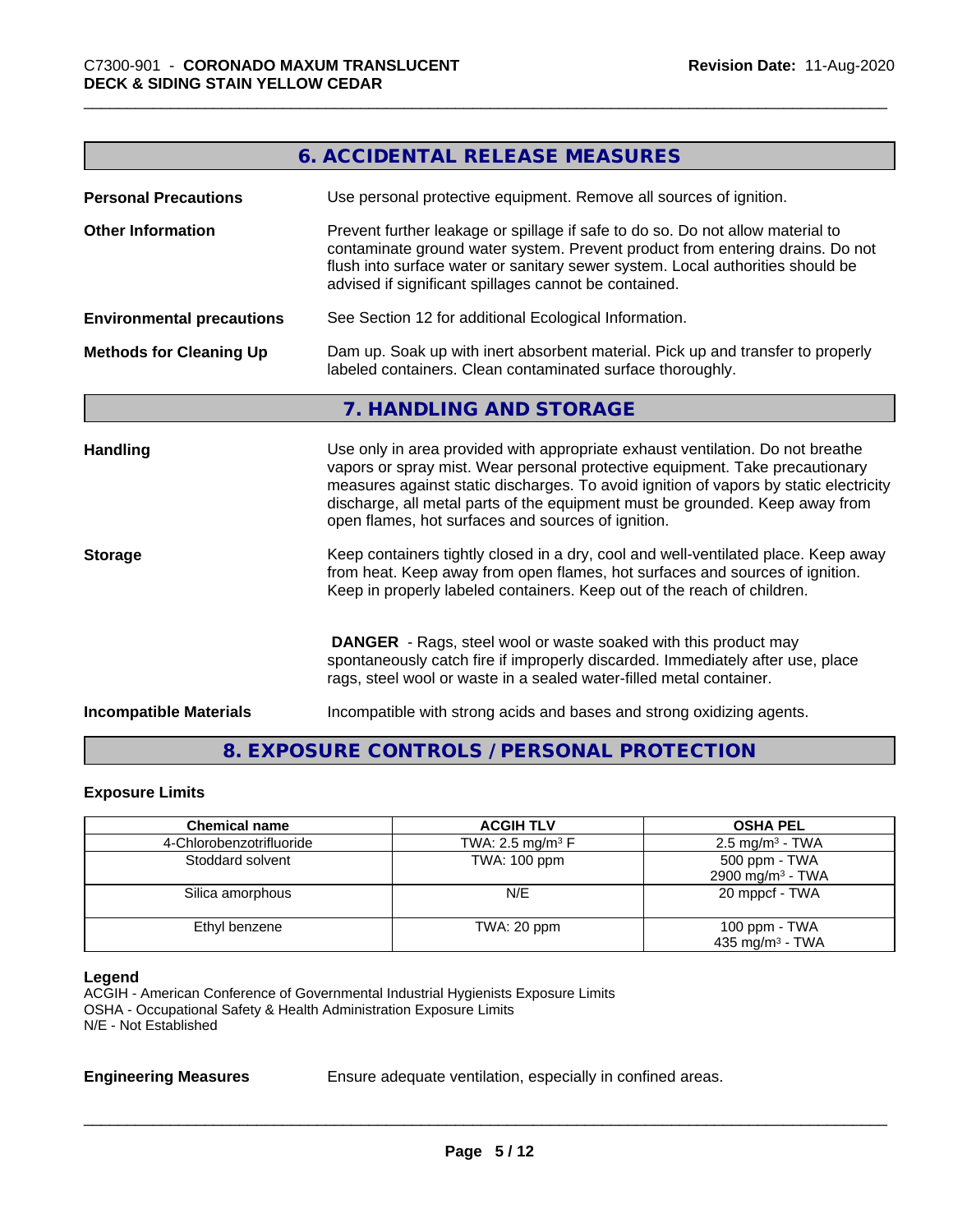#### **Personal Protective Equipment**

| <b>Eye/Face Protection</b>    | Safety glasses with side-shields. If splashes are likely to occur, wear: Tightly fitting<br>safety goggles                                                                                                                                                                                                                                                          |
|-------------------------------|---------------------------------------------------------------------------------------------------------------------------------------------------------------------------------------------------------------------------------------------------------------------------------------------------------------------------------------------------------------------|
| <b>Skin Protection</b>        | Long sleeved clothing. Protective gloves.                                                                                                                                                                                                                                                                                                                           |
| <b>Respiratory Protection</b> | Use only with adequate ventilation. In operations where exposure limits are<br>exceeded, use a NIOSH approved respirator that has been selected by a<br>technically qualified person for the specific work conditions. When spraying the<br>product or applying in confined areas, wear a NIOSH approved respirator<br>specified for paint spray or organic vapors. |
| <b>Hygiene Measures</b>       | Avoid contact with skin, eyes and clothing. Remove and wash contaminated<br>clothing before re-use. Wash thoroughly after handling. When using do not eat,<br>drink or smoke.                                                                                                                                                                                       |

#### **9. PHYSICAL AND CHEMICAL PROPERTIES**

**Appearance** liquid **Odor** solvent **Odor Threshold No information available No information available Density (lbs/gal)** 9.2 - 9.3 **Specific Gravity** 1.10 - 1.12 **pH** No information available **Viscosity (cps)** No information available Notice 1, 1999 **Solubility(ies)**<br> **Solubility**<br> **Water solubility**<br> **Water solubility Evaporation Rate No information available No information available Vapor pressure** No information available **Vapor density No information available No information available Wt. % Solids** 55 - 65 **Vol. % Solids** 50 - 60 **Wt. % Volatiles** 35 - 45 **Vol. % Volatiles** 40 - 50 **VOC Regulatory Limit (g/L)** <250 **Boiling Point (°F)** 279 **Boiling Point (°C)** 137 **Freezing point (°F)** No information available **Freezing Point (°C)** The Control of the Monometer of Noinformation available **Flash point (°F)** 107 **Flash Point (°C)** 42 **Method** PMCC **Flammability (solid, gas)** Not applicable **Upper flammability limit:** No information available **Lower flammability limit:**<br> **Autoignition Temperature (°F)** No information available **Autoignition Temperature (°F)**<br> **Autoignition Temperature (°C)** No information available **Autoignition Temperature (°C) Decomposition Temperature (°F)** No information available **Decomposition Temperature (°C)** No information available **Partition coefficient Community Contract Contract Contract Contract Contract Contract Contract Contract Contract Contract Contract Contract Contract Contract Contract Contract Contract Contract Contract Contract Contr** 

**No information available** 

#### **10. STABILITY AND REACTIVITY**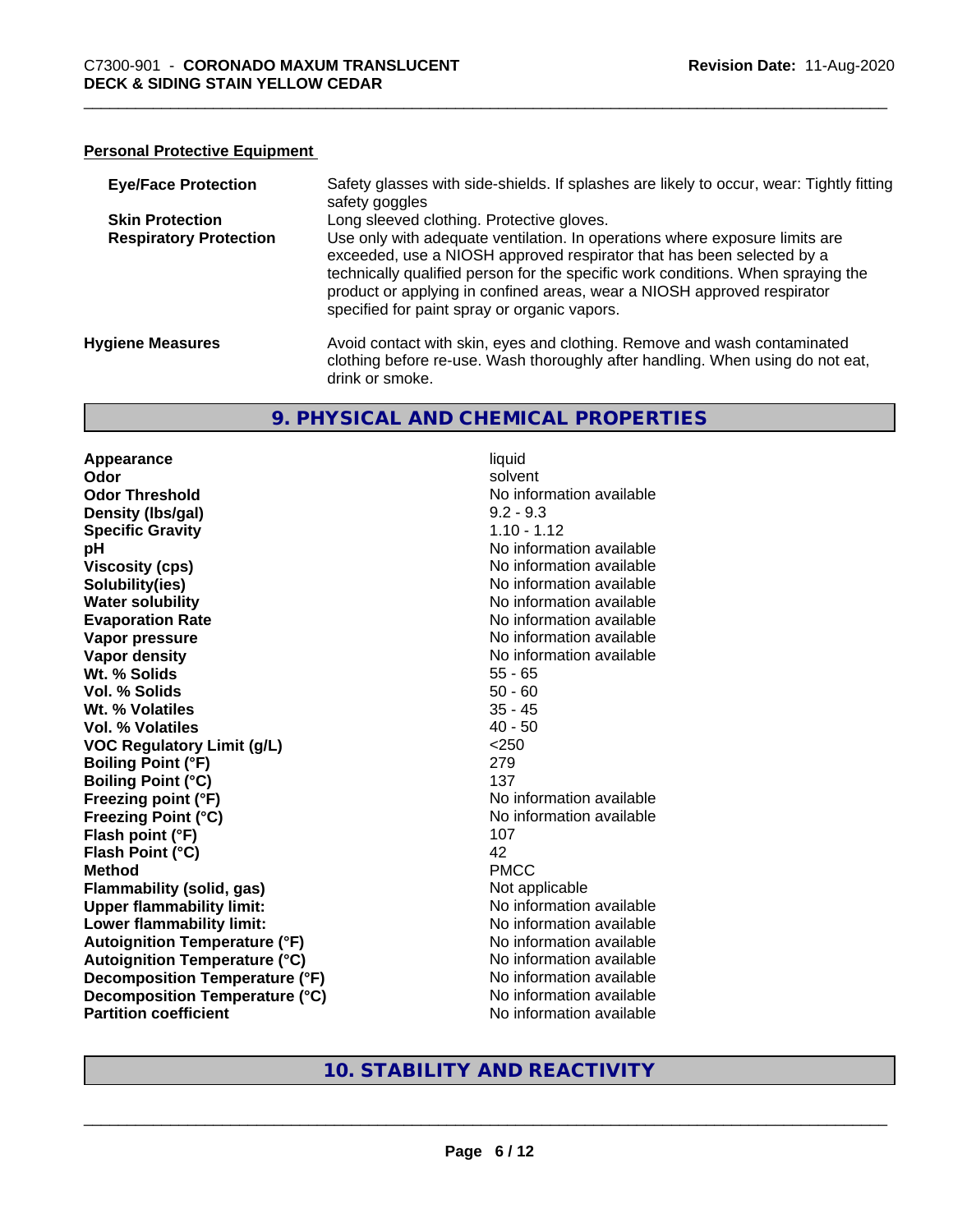| <b>Reactivity</b>                       | Not Applicable                                                                           |
|-----------------------------------------|------------------------------------------------------------------------------------------|
| <b>Chemical Stability</b>               | Stable under normal conditions. Hazardous polymerisation<br>does not occur.              |
| <b>Conditions to avoid</b>              | Keep away from open flames, hot surfaces, static<br>electricity and sources of ignition. |
| <b>Incompatible Materials</b>           | Incompatible with strong acids and bases and strong<br>oxidizing agents.                 |
| <b>Hazardous Decomposition Products</b> | Thermal decomposition can lead to release of irritating<br>gases and vapors.             |
| Possibility of hazardous reactions      | None under normal conditions of use.                                                     |
|                                         | 11. TOXICOLOGICAL INFORMATION                                                            |
| <b>Product Information</b>              |                                                                                          |

| Information on likely routes of exposure                                                                                                                                                                                                                                                                                                                                                                                                                                               |
|----------------------------------------------------------------------------------------------------------------------------------------------------------------------------------------------------------------------------------------------------------------------------------------------------------------------------------------------------------------------------------------------------------------------------------------------------------------------------------------|
| Eye contact, skin contact and inhalation.                                                                                                                                                                                                                                                                                                                                                                                                                                              |
|                                                                                                                                                                                                                                                                                                                                                                                                                                                                                        |
| Repeated or prolonged exposure to organic solvents may lead to permanent brain<br>and nervous system damage. Intentional misuse by deliberately concentrating and<br>inhaling vapors may be harmful or fatal.                                                                                                                                                                                                                                                                          |
| Symptoms related to the physical, chemical and toxicological characteristics                                                                                                                                                                                                                                                                                                                                                                                                           |
| No information available.                                                                                                                                                                                                                                                                                                                                                                                                                                                              |
| Delayed and immediate effects as well as chronic effects from short and long-term exposure                                                                                                                                                                                                                                                                                                                                                                                             |
| Contact with eyes may cause irritation.<br>May cause skin irritation and/or dermatitis. Prolonged skin contact may defat the<br>skin and produce dermatitis.<br>Ingestion may cause irritation to mucous membranes. Small amounts of this<br>product aspirated into the respiratory system during ingestion or vomiting may<br>cause mild to severe pulmonary injury, possibly progressing to death.                                                                                   |
| High vapor / aerosol concentrations are irritating to the eyes, nose, throat and<br>lungs and may cause headaches, dizziness, drowsiness, unconsciousness, and<br>other central nervous system effects.<br>May cause an allergic skin reaction.<br>No information available.<br>Suspected of causing genetic defects.<br>May damage fertility or the unborn child.<br>No information available.<br>No information available.<br>No information available.<br>No information available. |
|                                                                                                                                                                                                                                                                                                                                                                                                                                                                                        |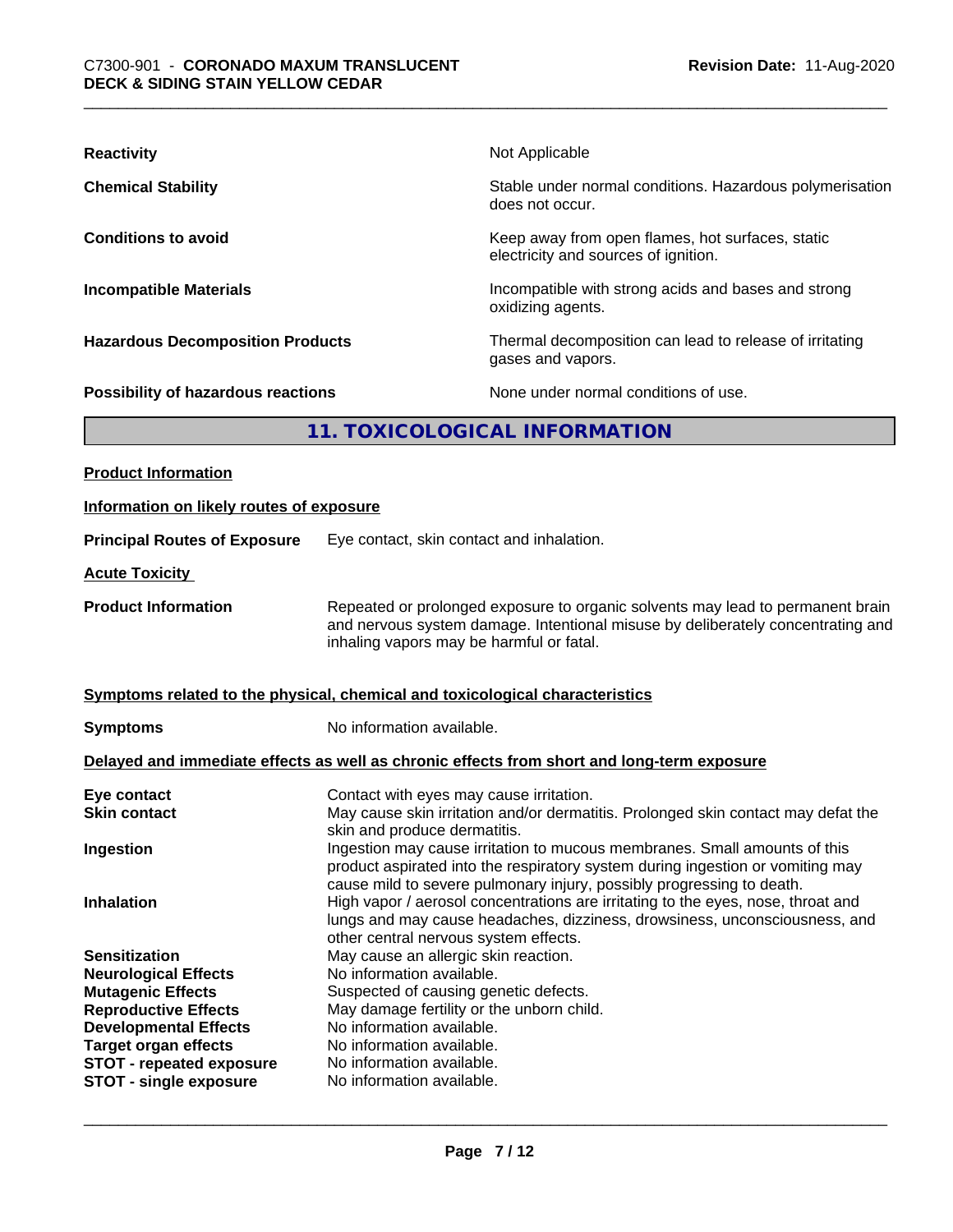| Other adverse effects    | No information available.                                                         |
|--------------------------|-----------------------------------------------------------------------------------|
| <b>Aspiration Hazard</b> | May be harmful if swallowed and enters airways. Small amounts of this product     |
|                          | aspirated into the respiratory system during ingestion or vomiting may cause mild |
|                          | to severe pulmonary injury, possibly progressing to death.                        |

#### **Numerical measures of toxicity**

**The following values are calculated based on chapter 3.1 of the GHS document**

| <b>ATEmix (oral)</b>   | 22187 mg/kg |
|------------------------|-------------|
| <b>ATEmix (dermal)</b> | 5249 mg/kg  |

#### **Component Information**

| Chemical name                                                       | Oral LD50                                    | Dermal LD50                                                      | <b>Inhalation LC50</b>  |
|---------------------------------------------------------------------|----------------------------------------------|------------------------------------------------------------------|-------------------------|
| 4-Chlorobenzotrifluoride<br>98-56-6                                 | $= 13$ g/kg (Rat)                            | > 2 mL/kg (Rabbit)                                               | $= 33$ mg/L (Rat) 4 h   |
| Distillates, petroleum, hydrotreated<br>light<br>64742-47-8         | $>$ 5000 mg/kg (Rat)                         | $>$ 2000 mg/kg (Rabbit)                                          | $> 5.2$ mg/L (Rat) 4 h  |
| Silica amorphous<br>7631-86-9                                       | $= 7900$ mg/kg (Rat)                         | $>$ 2000 mg/kg (Rabbit)                                          | $> 2.2$ mg/L (Rat) 1 h  |
| Carbamic acid,<br>1H-benzimidazol-2-yl-, methyl ester<br>10605-21-7 | $>$ 5050 mg/kg (Rat)<br>$= 6400$ mg/kg (Rat) | $> 10000$ mg/kg (Rabbit) = 2 g/kg<br>$Rat$ = 8500 mg/kg (Rabbit) |                         |
| Ethyl benzene<br>$100 - 41 - 4$                                     | $= 3500$ mg/kg (Rat)                         | $= 15400$ mg/kg (Rabbit)                                         | $= 17.4$ mg/L (Rat) 4 h |
| Methyl ethyl ketoxime<br>96-29-7                                    | $= 930$ mg/kg (Rat)                          | 1000 - 1800 mg/kg (Rabbit)                                       | $> 4.83$ mg/L (Rat) 4 h |
| Cobalt bis(2-ethylhexanoate)<br>136-52-7                            |                                              | $>$ 5000 mg/kg (Rabbit)                                          | $> 10$ mg/L (Rat) 1 h   |

#### **Chronic Toxicity**

#### **Carcinogenicity**

*The information below indicateswhether each agency has listed any ingredient as a carcinogen:.*

| <b>Chemical name</b>         | <b>IARC</b>         | <b>NTP</b>        | <b>OSHA</b> |  |
|------------------------------|---------------------|-------------------|-------------|--|
|                              | 2B - Possible Human |                   | Listed      |  |
| l Ethvl benzene              | Carcinogen          |                   |             |  |
|                              | 2B - Possible Human | Reasonably        | Listed      |  |
| Cobalt bis(2-ethylhexanoate) | Carcinogen          | Anticipated Human |             |  |
|                              |                     | Carcinogen        |             |  |

• Cobalt and cobalt compounds are listed as possible human carcinogens by IARC (2B). However, there is inadequate evidence of the carcinogenicity of cobalt and cobalt compounds in humans.

#### **Legend**

IARC - International Agency for Research on Cancer NTP - National Toxicity Program OSHA - Occupational Safety & Health Administration

#### **12. ECOLOGICAL INFORMATION**

#### **Ecotoxicity Effects**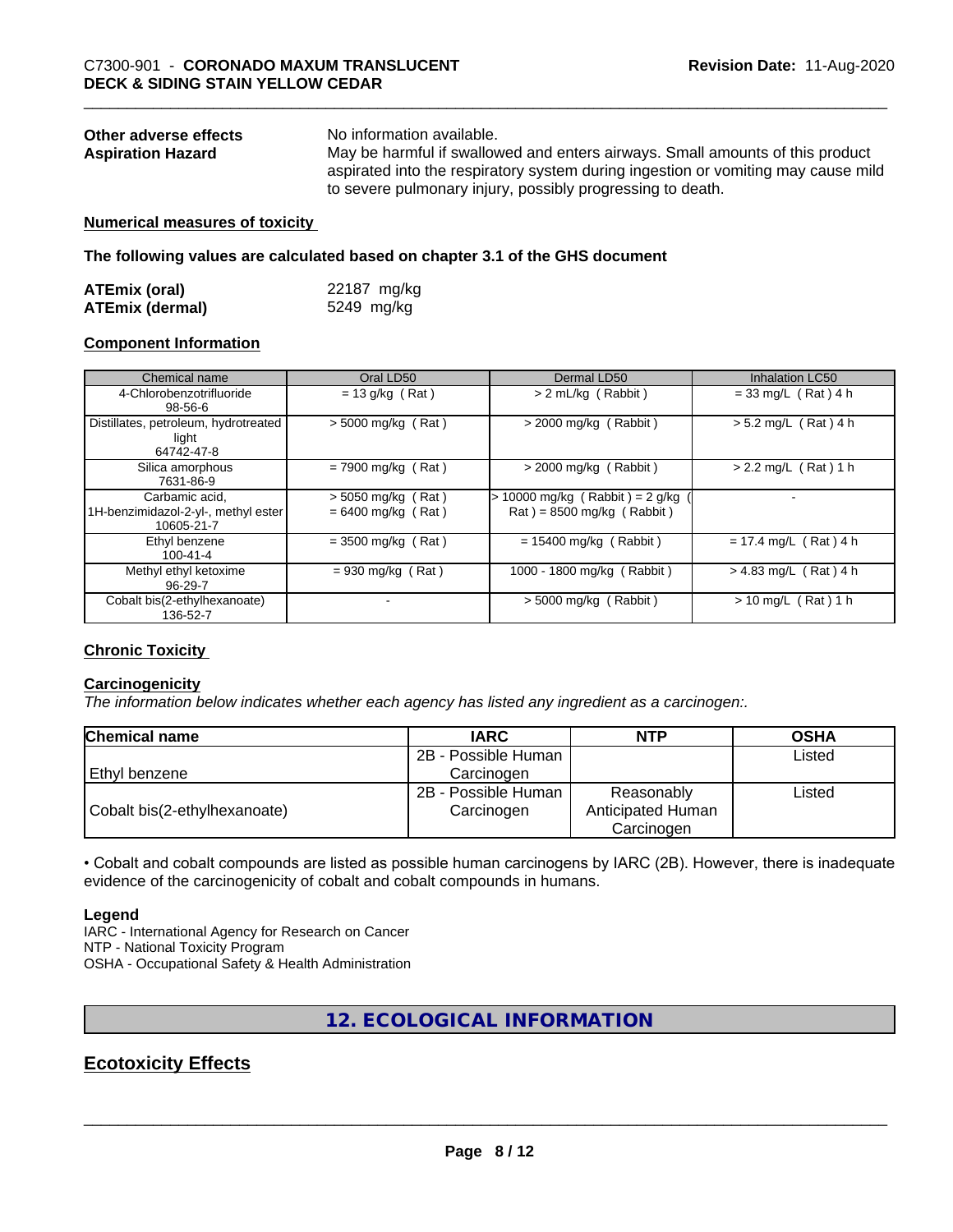The environmental impact of this product has not been fully investigated.

#### **Product Information**

#### **Acute Toxicity to Fish**

No information available

#### **Acute Toxicity to Aquatic Invertebrates**

No information available

#### **Acute Toxicity to Aquatic Plants**

No information available

#### **Persistence / Degradability**

No information available.

#### **Bioaccumulation**

There is no data for this product.

#### **Mobility in Environmental Media**

No information available.

#### **Ozone**

No information available

#### **Component Information**

#### **Acute Toxicity to Fish**

#### Carbamic acid, 1H-benzimidazol-2-yl-, methyl ester LC50: 1.5 mg/L (Rainbow Trout - 96 hr.) Ethyl benzene LC50: 12.1 mg/L (Fathead Minnow - 96 hr.) Methyl ethyl ketoxime LC50: 48 mg/L (Bluegill sunfish - 96 hr.)

#### **Acute Toxicity to Aquatic Invertebrates**

Carbamic acid, 1H-benzimidazol-2-yl-, methyl ester LC50: 0.22 mg/L (water flea - 48 hr.) Ethyl benzene EC50: 1.8 mg/L (Daphnia magna - 48 hr.) Methyl ethyl ketoxime EC50: 750 mg/L (Daphnia magna - 48 hr.)

#### **Acute Toxicity to Aquatic Plants**

Ethyl benzene EC50: 4.6 mg/L (Green algae (Scenedesmus subspicatus), 72 hrs.)

#### **13. DISPOSAL CONSIDERATIONS**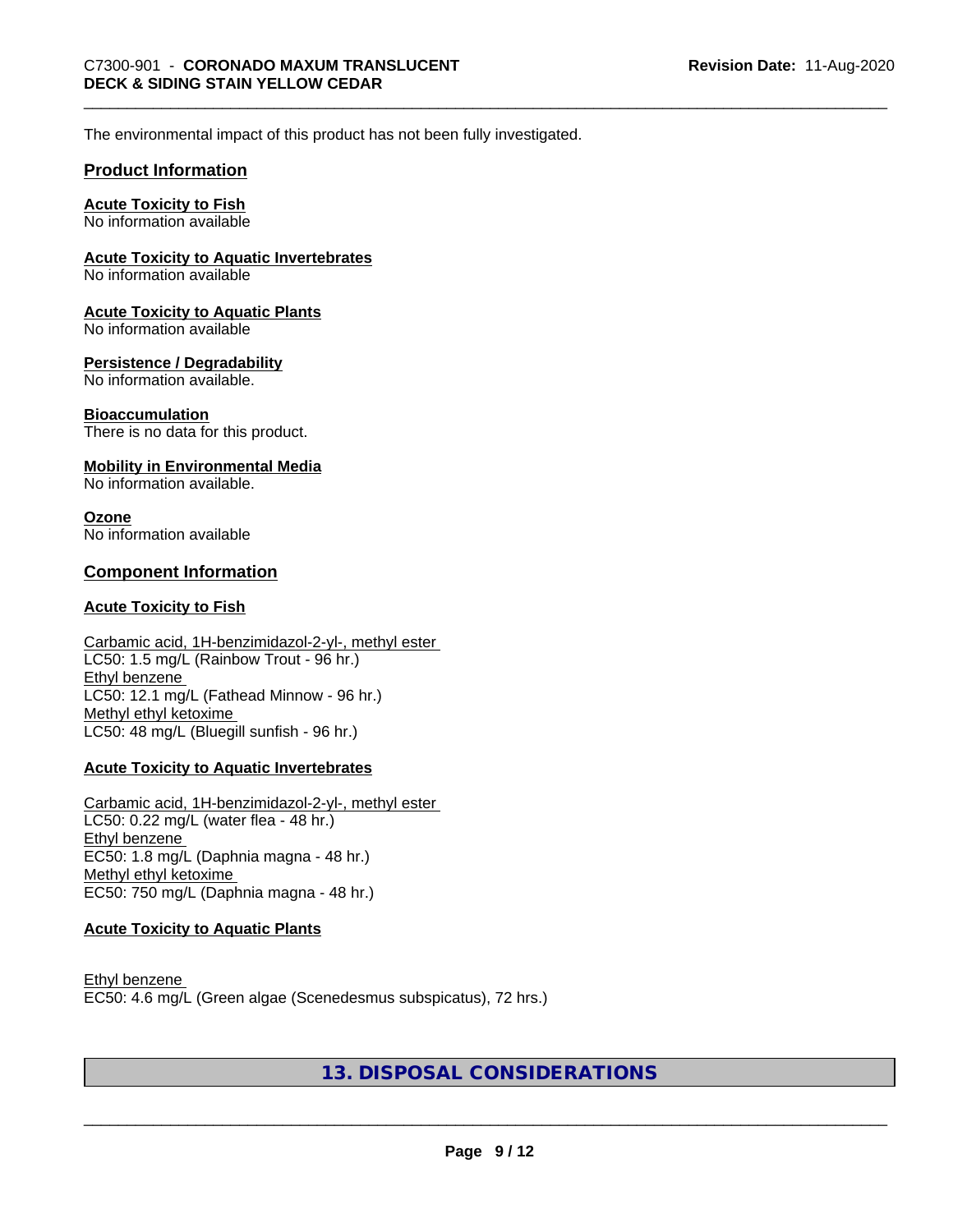| <b>Waste Disposal Method</b>   | Dispose of in accordance with federal, state, and local regulations. Local<br>requirements may vary, consult your sanitation department or state-designated<br>environmental protection agency for more disposal options. |
|--------------------------------|---------------------------------------------------------------------------------------------------------------------------------------------------------------------------------------------------------------------------|
| <b>Empty Container Warning</b> | Emptied containers may retain product residue. Follow label warnings even after<br>container is emptied. Residual vapors may explode on ignition.                                                                         |

**14. TRANSPORT INFORMATION**

| ۰. | ×<br>٠ |  |
|----|--------|--|

| <b>PAINT</b>          |
|-----------------------|
|                       |
| UN1263                |
| Ш                     |
| UN1263, PAINT, 3, III |
|                       |

In the US this material may be reclassified as a Combustible Liquid and is not regulated in containers of less than 119 gallons (450 liters) via surface transportation (refer to 49CFR173.120(b)(2) for further information).

| <b>ICAO / IATA</b> | Contact the preparer for further information. |
|--------------------|-----------------------------------------------|
| IMDG / IMO         | Contact the preparer for further information. |

#### **15. REGULATORY INFORMATION**

#### **International Inventories**

| <b>TSCA: United States</b> | Yes - All components are listed or exempt. |
|----------------------------|--------------------------------------------|
| <b>DSL: Canada</b>         | Yes - All components are listed or exempt. |

#### **Federal Regulations**

#### **SARA 311/312 hazardous categorization**

| Yes |
|-----|
| Yes |
| Yes |
| Nο  |
| N٥  |
|     |

#### **SARA 313**

Section 313 of Title III of the Superfund Amendments and Reauthorization Act of 1986 (SARA). This product contains a chemical or chemicals which are subject to the reporting requirements of the Act and Title 40 of the Code of Federal Regulations, Part 372:

| Chemical name       | CAS No.     | Weight-%    | <b>CERCLA/SARA 313</b><br>(de minimis concentration) |
|---------------------|-------------|-------------|------------------------------------------------------|
| Zinc borate hydrate | 138265-88-0 | $1 - 5$     |                                                      |
| Ethyl benzene       | 100-41-4    | $0.1 - 0.5$ |                                                      |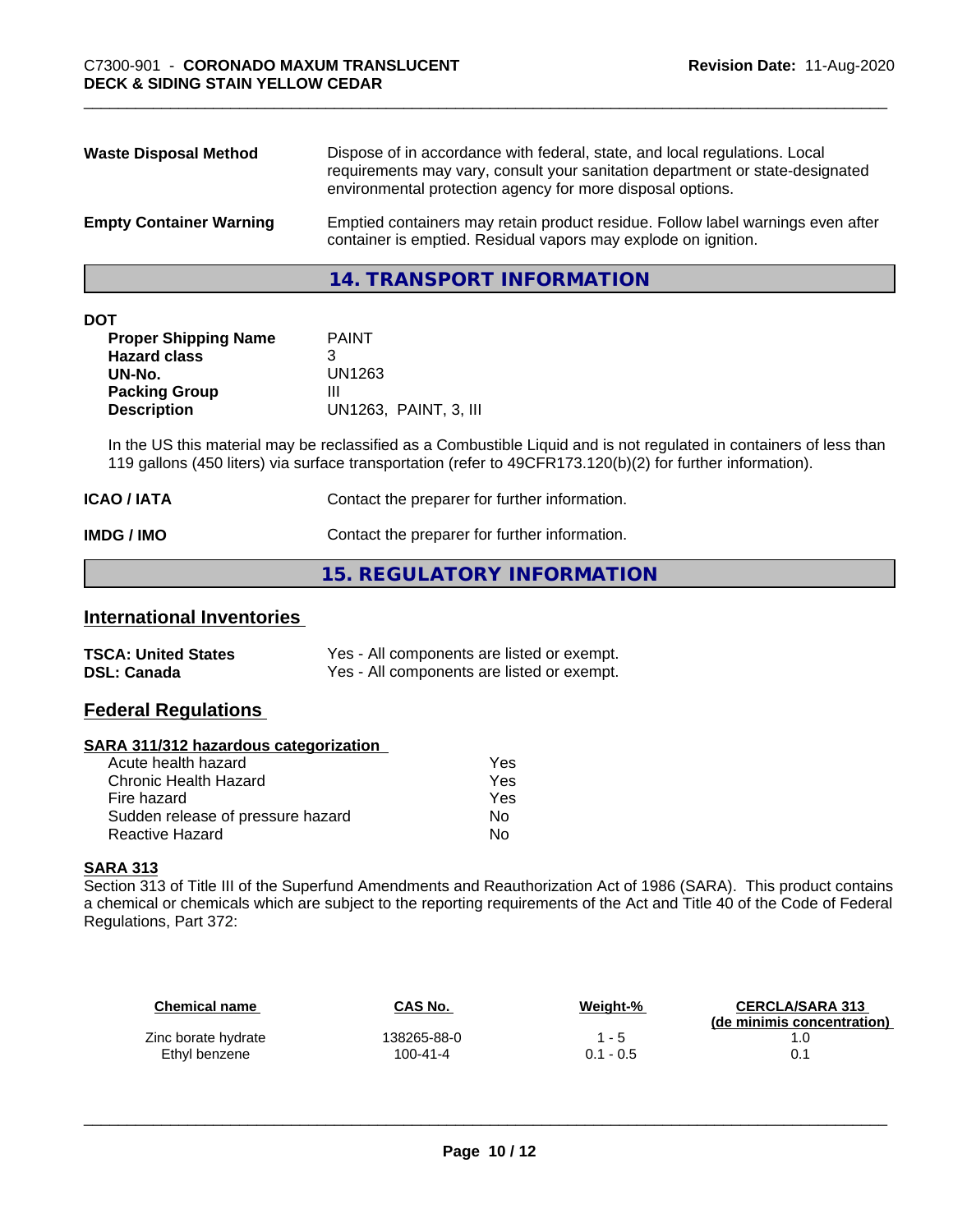#### **Clean Air Act,Section 112 Hazardous Air Pollutants (HAPs) (see 40 CFR 61)**

This product contains the following HAPs:

| Chemical name                | CAS No.  | Weight-%    | <b>Hazardous Air Pollutant</b><br>(HAP) |
|------------------------------|----------|-------------|-----------------------------------------|
| Ethyl benzene                | 100-41-4 | $0.1 - 0.5$ | Listed                                  |
| Cobalt bis(2-ethylhexanoate) | 136-52-7 | $0.1 - 0.5$ | Listed                                  |

#### **US State Regulations**

#### **California Proposition 65**

**WARNING:** Cancer and Reproductive Harm– www.P65warnings.ca.gov

#### **State Right-to-Know**

| <b>Chemical name</b>                  | <b>Massachusetts</b> | <b>New Jersey</b> | Pennsylvania |
|---------------------------------------|----------------------|-------------------|--------------|
| 4-Chlorobenzotrifluoride              |                      |                   |              |
| Linseed oil                           |                      |                   |              |
| Stoddard solvent                      |                      |                   |              |
| Silica amorphous                      |                      |                   |              |
| Zinc borate hydrate                   |                      |                   |              |
| Carbamic acid, 1H-benzimidazol-2-yl-, |                      |                   |              |
| methyl ester                          |                      |                   |              |
| Cobalt bis(2-ethylhexanoate)          |                      |                   |              |

#### **Legend**

X - Listed

#### **16. OTHER INFORMATION**

**HMIS** - **Health:** 2\* **Flammability:** 2 **Reactivity:** 0 **PPE:** -

#### **HMIS Legend**

- 0 Minimal Hazard
- 1 Slight Hazard
- 2 Moderate Hazard
- 3 Serious Hazard
- 4 Severe Hazard
- \* Chronic Hazard

X - Consult your supervisor or S.O.P. for "Special" handling instructions.

*Note: The PPE rating has intentionally been left blank. Choose appropriate PPE that will protect employees from the hazards the material will present under the actual normal conditions of use.*

*Caution: HMISÒ ratings are based on a 0-4 rating scale, with 0 representing minimal hazards or risks, and 4 representing significant hazards or risks. Although HMISÒ ratings are not required on MSDSs under 29 CFR 1910.1200, the preparer, has chosen to provide them. HMISÒ ratings are to be used only in conjunction with a fully implemented HMISÒ program by workers who have received appropriate HMISÒ training. HMISÒ is a registered trade and service mark of the NPCA. HMISÒ materials may be purchased exclusively from J. J. Keller (800) 327-6868.*

 **WARNING!** If you scrape, sand, or remove old paint, you may release lead dust. LEAD IS TOXIC. EXPOSURE TO LEAD DUST CAN CAUSE SERIOUS ILLNESS, SUCH AS BRAIN DAMAGE, ESPECIALLY IN CHILDREN.